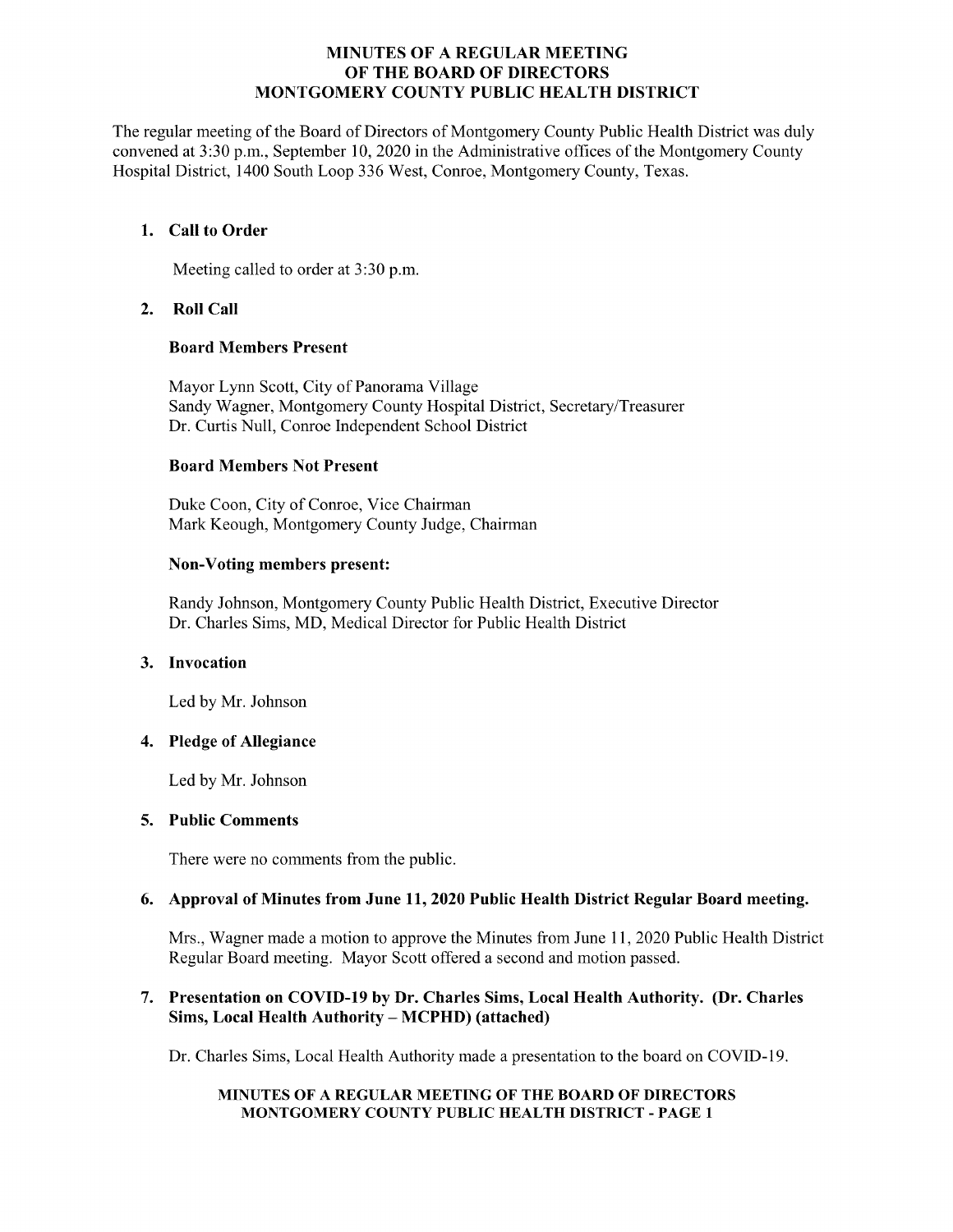#### 8. Consider and approve renewal of Dr. Charles Sims appointment as Local Health Authority. (Alicia Williams, Public Health Director - MCPHD) (attached)

Mrs. Wagner made a motion to consider and approve renewal of Dr. Charles Sims appointment as Local health Authority. Mayor Scott offered a second and motion passed unanimously.

## 9. Executive summary on COVID-19 activities. (Melissa Miller, COO and James Campbell, EMS Chief – MCHD)

Dr. Null pulled agenda item 9 at the request of MCPHD Executive Director Mr. Randy Johnson for a future meeting.

#### 10. Report on activities related to Public Health, Epidemiology and Emergency Preparedness. Alicia Williams, Public Health Director - MCPHD)

Mrs. Alicia Williams, Public Health Director presented a report to the board.

#### 11. Report on activities related to Medicaid 1115 Waiver Project. (Emily Gordon, Public Health Coordinator)

Ms. Emily Gordon, Public Health Coordinator presented a report to the board.

## 12. Consider and act on 1<sup>st</sup> Amendment for Montgomery County Public Health District Lease. (Brett Allen, CFO – MCHD) (attached)

Mrs. Wagner made a motion to consider and act on  $1<sup>st</sup>$  Amendment for Montgomery County Public Health District Lease. Mayor Scott offered a second and motion passed unanimously.

# 13. Receive and approve financial report regarding District's operations. (Brett Allen, CFO – MCHD)

Mr. Brett Allen, CFO presented the financials to the board.

Mrs. Wagner made a motion to accept the financial report regarding District's operations. Mayor Scott offered a second and motion passed unanimously.

#### 14. Discussion and ratification of the Public Health District budget for fiscal year 2020- 2021. (Brett Allen, CFO – MCHD)

Mrs. Wagner made a motion to ratify the Public health District budget for fiscal year 2020-2021. Mayor Scott offered a second and motion passed unanimously.

#### 15. Consider and act on ratification of payment of invoices related to expenditures. (Brett Allen, CFO – MCHD)

Mrs. Wagner made a motion to approve ratification of payment of invoices related to expenditures. Mayor Scott offered a second and motion passed unanimously.

#### NOTICE OF A REGULAR MEETING OF THE BOARD OF DIRECTORS MONTGOMERY COUNTY PUBLIC HEALTH DISTRICT - PAGE 2